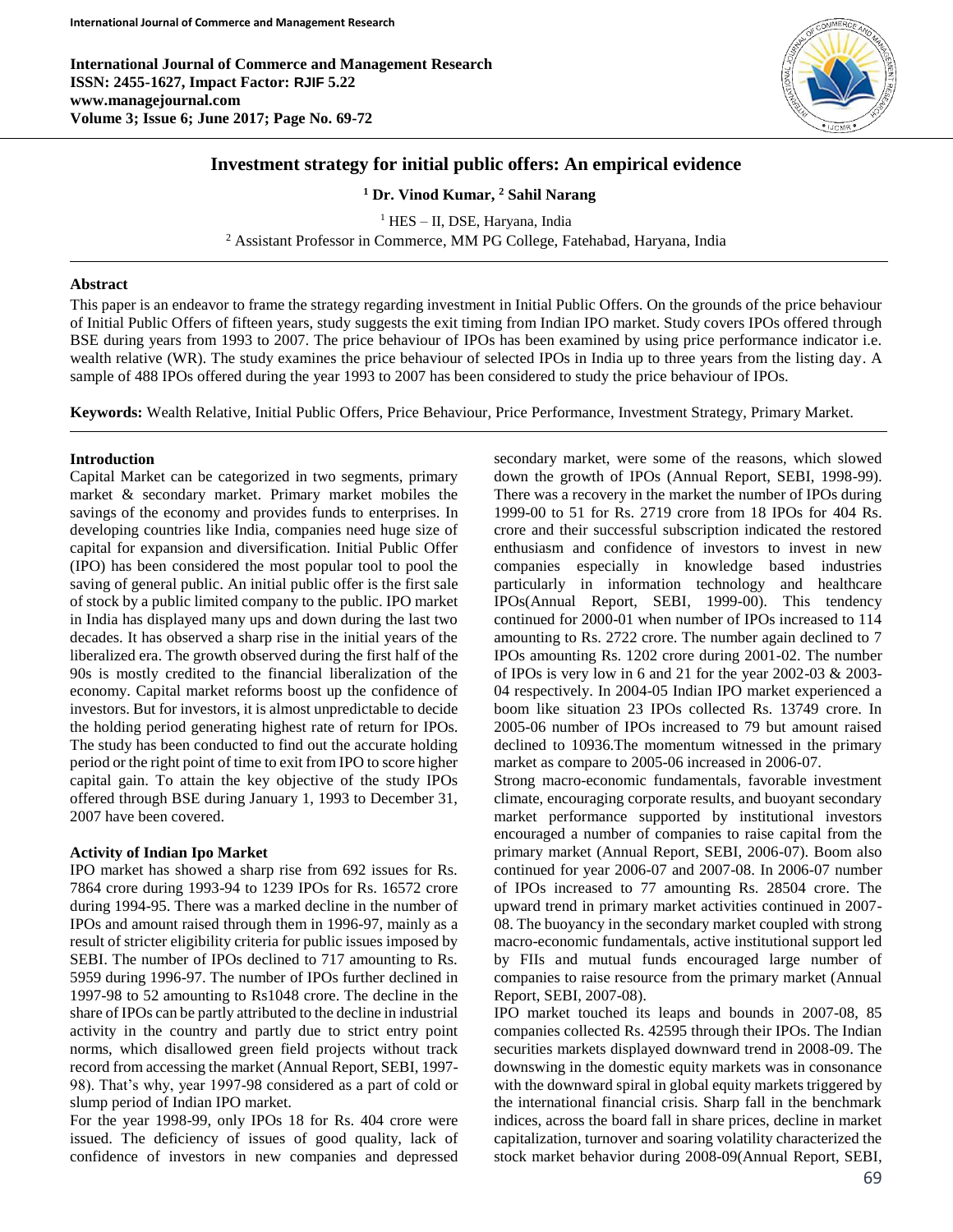2008-09). But, the Indian primary market again remembered its golden era. The continuous growth has observed in Indian IPO market for the year 2009-10, 2010-11, and 2011-12. The number as well as amount raised by IPOs has witnessed a constant expansion during these years.

Indian IPO market has witnessed boom in 1993-94 to 1996-97. But 1997-98 to 2002-03 can be considered as a cold period for Indian primary market. Although, in year 1999-00 and 2000- 01 IPO market tried to recover but again failed in 2001-02 & 2002-03. During 2004-05 to 2007-08, again Indian IPO market experienced its golden days. These ups and downs attract the researchers to study the Indian IPO market. The study covered the pricing behavior of IPOs up to 36 months from the date of issue listing, that is why, IPOs issued up to 2007-08 are considered.

# **Review of Literature**

In India numerous studies have been conducted to determine the extent of underpricing & after market price performance but the framing investment strategy for IPOs is uncovered. The study is an attempt to frame investment strategy for IPOs. The present section enlightens the views of various studies conducted in India regarding IPOs.

Sehgal Shikha & Singh Balwinder (2008) [1] has conducted a study to check underpricing and long run performance of 438 Indian initial public offers listed on BSE during june1992 march 2001. The mean underpricing has been found to be 99.2 percent, which is very high if compared with international evidence. Age of the firm, listing delay at IPO and number of times the issue is subscribed have been found to be the significant determinants of underpricing. Indian IPOs do not tend to underperform in the long-run. Average BHAR after 60 months of listing was 90.13 percent.

Sahoo Seshadev & Prabina Rajib (2010)<sup>[2]</sup> covered 92 Indian IPOs issued during the period 2002-2006. It is reported that on an average IPOs are underpriced to the tune of 46.55 per cent on the listing day. The long run performance of IPOs upto a period of 36 months are measured by using wealth relative (WR) and average buy and hold abnormal return (BHAR), both being adjusted with market index, CNX-Nifty. The average BHAR after 3 years reported 41.9 per cent on offer price.

Jain Neeta C & Padmavathi (2012)<sup>[3]</sup> study on 227 book-built IPOs for the period of 2004-2009 found that the average underpricing during this period was 28 percent while the maximum underpricing was around 242 per cent.

Kumar Vinod & Dhanda Neelam (2013)<sup>[4]</sup> cover 488 IPOs offered through BSE during 1993 to 2007; study proves existence of underpricing in Indian IPO market. Average market adjusted return & wealth relative are used as price performance indicators, both being adjusted with BSE index-Sensex. The average market adjusted abnormal return has been reported 82.67 per cent on the listing of IPOs. All the twenty three sectors have shown existence of underpricing with more than one value of wealth relative.

Kumar Vinod, Dhanda Neelam (2013) [5] compared at par (170) & premium (318) IPOs, the degree of underpricing for at par IPOs reported significantly higher as compare to premium IPOs.

Kumar Vinod, Dhanda Neelam (2013) <sup>[6]</sup> proved through multivariate regression model that level of subscription has significantly positive impact on underpricing of initial public

offers on listing day. It has been also reported that offer price and offer size have negative impact on underpricing.

Kumar Vinod, Dhanda Neelam (2013)<sup>[7]</sup> tested the different multivariate regression models related to level of subscription of the 488 IPOs. In total, three models of subscription have been tested. The strongest model is based on Offer Price and Index Return (one month before the IPO Sensex return). OP & IR have significant positive impact on level of subscription. The contribution of AGE, Offer Size & Post Issue Promoter Holding is insignificant; therefore these determinants have been excluded by stepwise method of multivariate regression. It is concluded; companies going for public with high premium and at the time of hot market or boom (secondary market is performing well) can get higher level of subscription.

# **Research Methodology**

# **Objectives of the study**

The study has been carried out to frame the investment strategy for Indian IPOs and also to present the comparative position of fifteen years' IPOs highest WR at different points of time after listing.

# **Sample Plan of the study**

This study is based on equity shares initial public offers offered on BSE during 1993-94 to 2007-08. For the years from 1993- 94 to 1996-97, it was not feasible to cover all the IPOs offered due to their large number. Therefore, systematic random sampling is used and 400 companies are selected for the study, but due to non-availability of data 166 are companies finally considered for the study related to this time period. 322 companies have been taken for the years from 1997-98 to 2007-08.Thus, in total a sample of 488 companies has been constituted. The companies which issued right issue, bonus issue & who changed the face value of the share during first three years of the IPO listing have been excluded to maintain the accuracy level of the computations of the return.

# **Data Collection**

To achieve the objectives of the study, secondary data is used. Secondary data is collected from the different sources such as: annual reports of SEBI, Prowess, Prime database, The Economics Times, www.icicidirect.com, www.bseindia.com. & www.sebi.gov. in..

### **Analysis Pattern of the Study**

Wealth Relative has been used to assess the price performance IPOs & to frame the investment strategy. The following pattern has been used to determine the value of Wealth Relatives.

Raw Return/Return on a Stock  $Ri = (Pi/Po)-1*100$ 

Where, Ri (in %) is the shareholders' raw return, Pi is the closing price on the first day of trading and Po is the offer price.

Return on Market Index

The return on the market index Rm (in %) during the same period is calculated.  $Rm = (Pm1/Pm0)-1*100$ 

Pm1 denotes the closing value of the benchmark index on the first trading day of the stock and Pm0 is the closing value on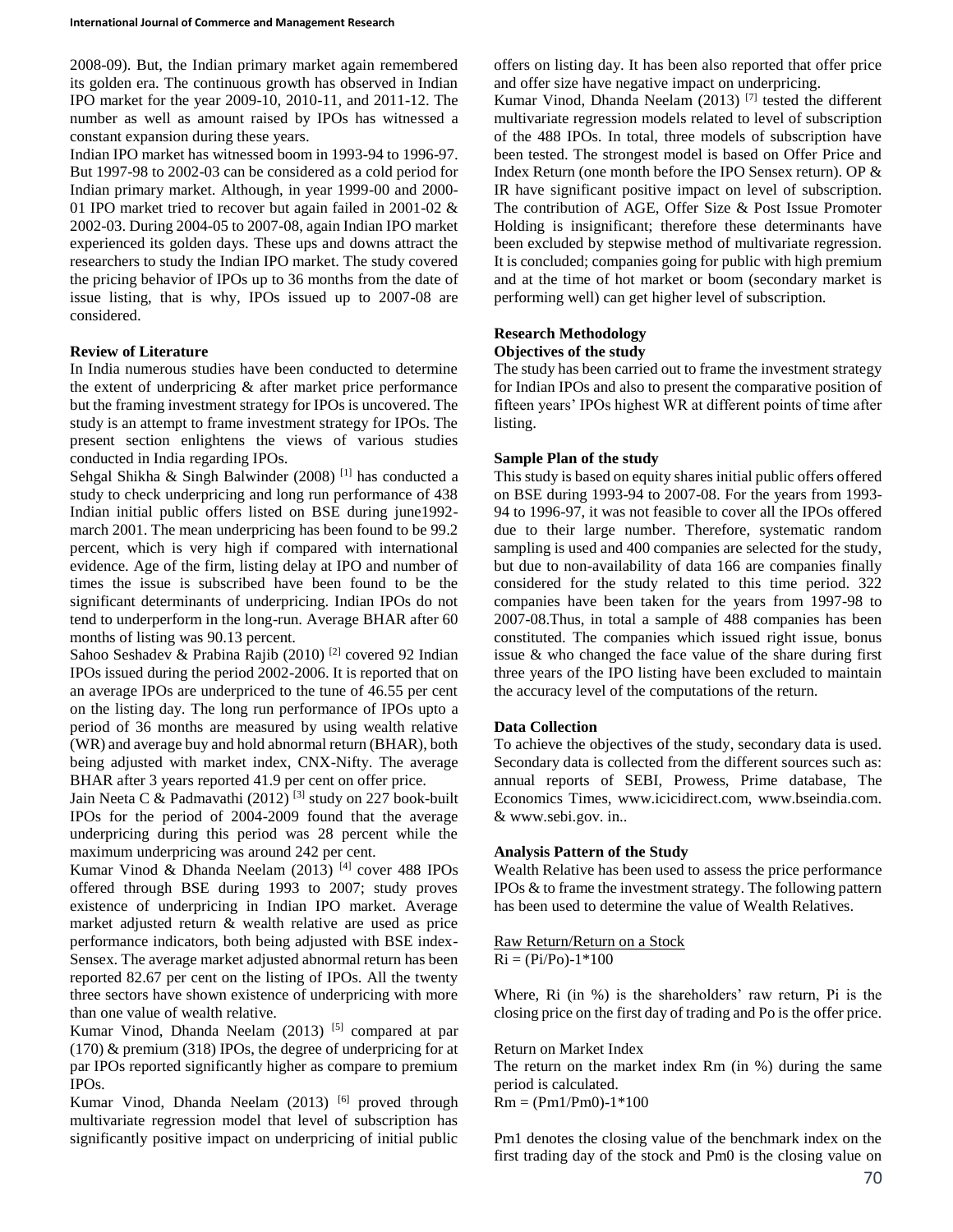the benchmark index on the offer's closing day. The BSE Sensex is used as the benchmark index.

#### Wealth Relative

A wealth relative greater than unity implies that IPOs outperformed the benchmark index in that period, while a wealth relative below the value one indicates underperformance. Wealth relative is computed as follows:

$$
WR = \frac{1 + \frac{1}{N} \sum_{i=1}^{n} r_i}{1 + \frac{1}{N} \sum_{i=1}^{n} rm}
$$

Where, N= Total number of IPOs in the sample  $Ri = Ri/100$  $Rm = Rm/100$ 

### **Analysis & Results**

### **Framing of investment strategy on the basis of WR**

This section compares the highest WR of the concerned year. Table 1 shows the highest WR of the concerned year. WR is a parameter to evaluate the wealth of the investors.

| Year    | <b>Time Point of Maximum WR</b> | <b>Maximum WR</b> |
|---------|---------------------------------|-------------------|
| 1993-94 | After listing one year          | 2.0772            |
| 1994-95 | After listing six months        | 2.7584            |
| 1995-96 | After listing six months        | 1.1774            |
| 1996-97 | Listing day                     | 1.2880            |
| 1997-98 | Listing day                     | 3.1732            |
| 1998-99 | After listing three years       | 2.7036            |
| 1999-00 | Listing day                     | 7.2974            |
| 2000-01 | After listing one month         | 1.5086            |
| 2001-02 | Listing day                     | 1.5502            |
| 2002-03 | After listing two years         | 3.4180            |
| 2003-04 | After listing one year          | 3.9686            |
| 2004-05 | After listing one year          | 2.1001            |
| 2005-06 | After listing two years         | 1.5485            |
| 2006-07 | Listing day                     | 1.2070            |
| 2007-08 | Listing day                     | 1.2809            |

**Table 1**: Framing of investment strategy on the basis of wealth relative

Table 1 shows the highest WR of the concerned year. WR is a parameter to evaluate the wealth of the investors. The maximum WR is 7.2974, which is related to year 1999-00 IPOs on the listing day of the issue.

the highest return by selling their IPOs on the very first day of IPO trading. Only one year IPOs (1998-99) reported highest WR after listing of three years. Moreover, only two years IPOs (2002-03, 2005-06) scored its highest WR after listing two years.

It is found that IPOs of six out of fifteen years showing their highest WR on the listing day of the issue. Investors could earn



**Fig 1:** Framing of investment strategy on the basis of wealth relative